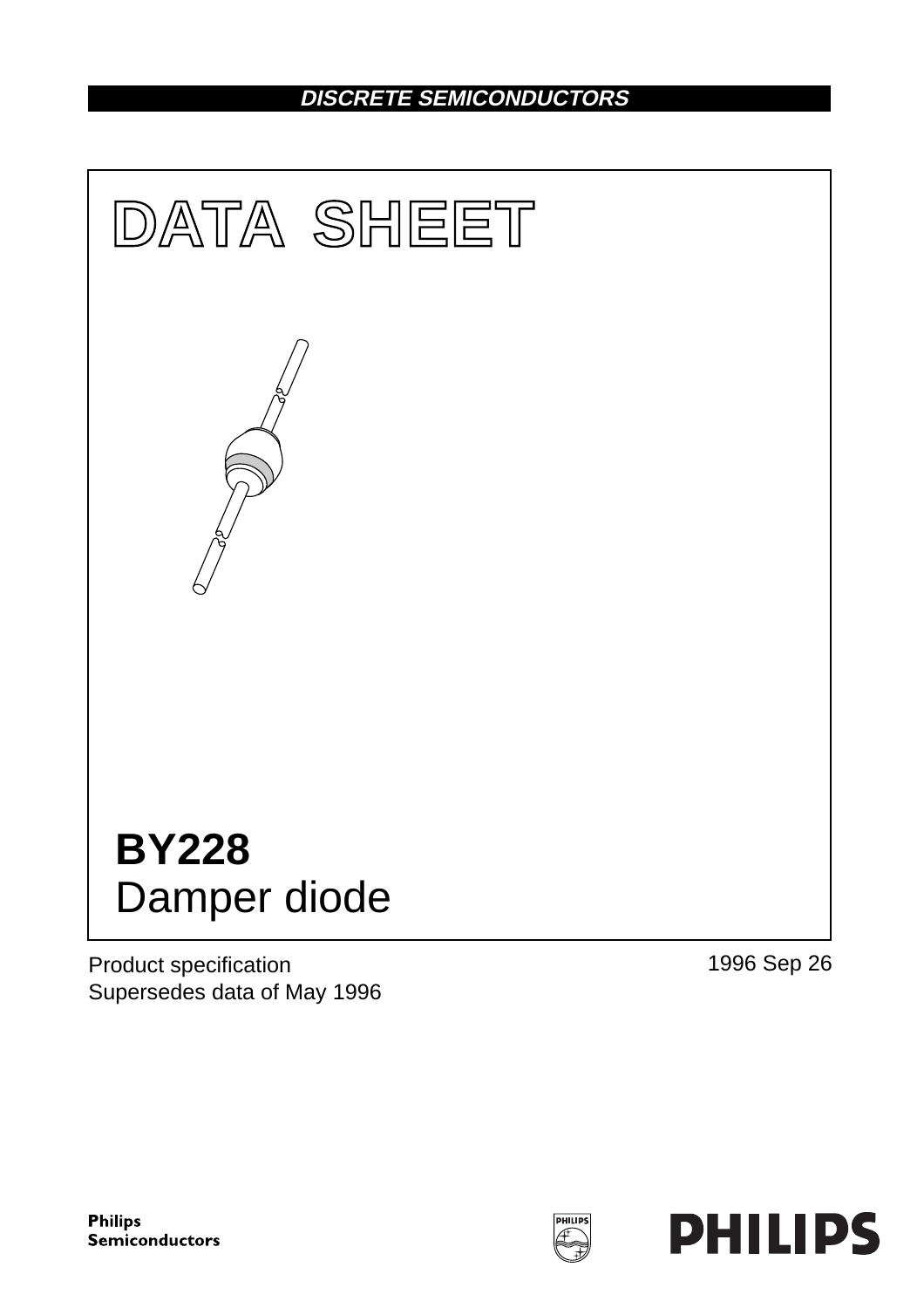#### **FEATURES**

- Glass passivated
- High maximum operating temperature
- Low leakage current
- Excellent stability
- Available in ammo-pack
- Also available with preformed leads for easy insertion.

#### **APPLICATIONS**

• Damper diode in high frequency horizontal deflection circuits up to 16 kHz.

#### **LIMITING VALUES**

In accordance with the Absolute Maximum Rating System (IEC 134).

| <b>SYMBOL</b>    | <b>PARAMETER</b>                    | <b>CONDITIONS</b>                                                                             | MIN.  | MAX.   | <b>UNIT</b> |
|------------------|-------------------------------------|-----------------------------------------------------------------------------------------------|-------|--------|-------------|
| V <sub>RSM</sub> | non-repetitive peak reverse voltage |                                                                                               |       | 1650   | V           |
| V <sub>RRM</sub> | repetitive peak reverse voltage     |                                                                                               |       | 1650   | V           |
| $V_R$            | continuous reverse voltage          |                                                                                               |       | 1500   | V           |
| <b>I</b> FWM     | working peak forward current        | $T_{amb}$ = 75 °C; PCB mounting (see<br>$Fig.4$ ; see Fig.2                                   |       | 5      | A           |
| <b>IFRM</b>      | repetitive peak forward current     |                                                                                               |       | 10     | A           |
| <b>IFSM</b>      | non-repetitive peak forward current | $t = 10$ ms half sinewave;<br>$T_j = T_{j \text{ max}}$ prior to surge;<br>$V_R = V_{RRMmax}$ |       | 50     | A           |
| $T_{\text{stg}}$ | storage temperature                 |                                                                                               | $-65$ | $+175$ | °C          |
| $T_i$            | junction temperature                |                                                                                               | $-65$ | $+150$ | $^{\circ}C$ |

### **ELECTRICAL CHARACTERISTICS**

 $T_i = 25 \degree C$ ; unless otherwise specified.

| <b>SYMBOL</b> | <b>PARAMETER</b>      | <b>CONDITIONS</b>                                                                         | MAX. | <b>UNIT</b> |
|---------------|-----------------------|-------------------------------------------------------------------------------------------|------|-------------|
| $V_F$         | forward voltage       | $I_F = 5$ A; T <sub>i</sub> = T <sub>i max</sub> ; see Fig.3                              | 1.4  |             |
|               |                       | $I_F = 5$ A; see Fig.3                                                                    | 1.5  | v           |
| ΙŖ            | reverse current       | $V_R = V_{Rmax}$ ; T <sub>i</sub> = 150 °C                                                | 150  | μA          |
| $t_{rr}$      | reverse recovery time | when switched from $I_F = 0.5$ A to $I_R = 1$ A;<br>measured at $I_R$ = 0.25 A; see Fig.6 |      | μs          |
| $t_{fr}$      | forward recovery time | when switched to $I_F = 5$ A in 50 ns;                                                    |      | μs          |
|               |                       | $T_i = T_{i max}$ ; Fig.7                                                                 |      |             |

#### **DESCRIPTION**

Rugged glass package, using a high temperature alloyed construction.

This package is hermetically sealed and fatigue free as coefficients of expansion of all used parts are matched.

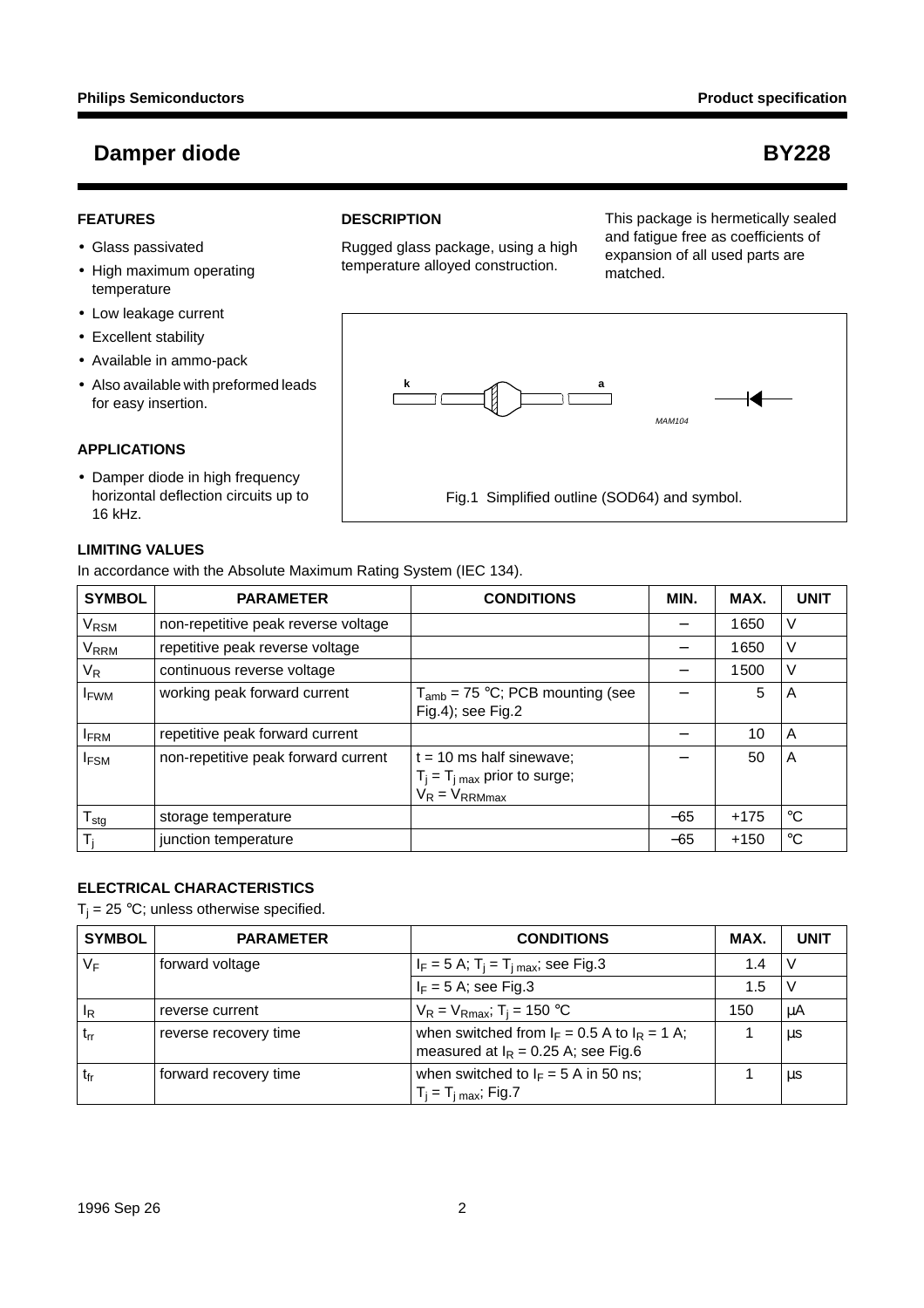### **THERMAL CHARACTERISTICS**

| <b>SYMBOL</b>                              | <b>PARAMETER</b>                              | <b>CONDITIONS</b>         | <b>VALUE</b> | <b>UNIT</b> |
|--------------------------------------------|-----------------------------------------------|---------------------------|--------------|-------------|
| $\mathsf{R}_{\mathsf{th}}$ j-tp            | thermal resistance from junction to tie-point | lead length $= 10$ mm     | 25           | K/W         |
| $\mathsf{R}_{\mathsf{th} \, \mathsf{j-a}}$ | thermal resistance from junction to ambient   | note 1                    | 75           | K/W         |
|                                            |                                               | mounted as shown in Fig.5 | 40           | K/W         |

**Note**

1. Device mounted on an epoxy-glass printed-circuit board, 1.5 mm thick; thickness of Cu-layer ≥40 µm, see Fig.4. For more information please refer to the "General Part of associated Handbook".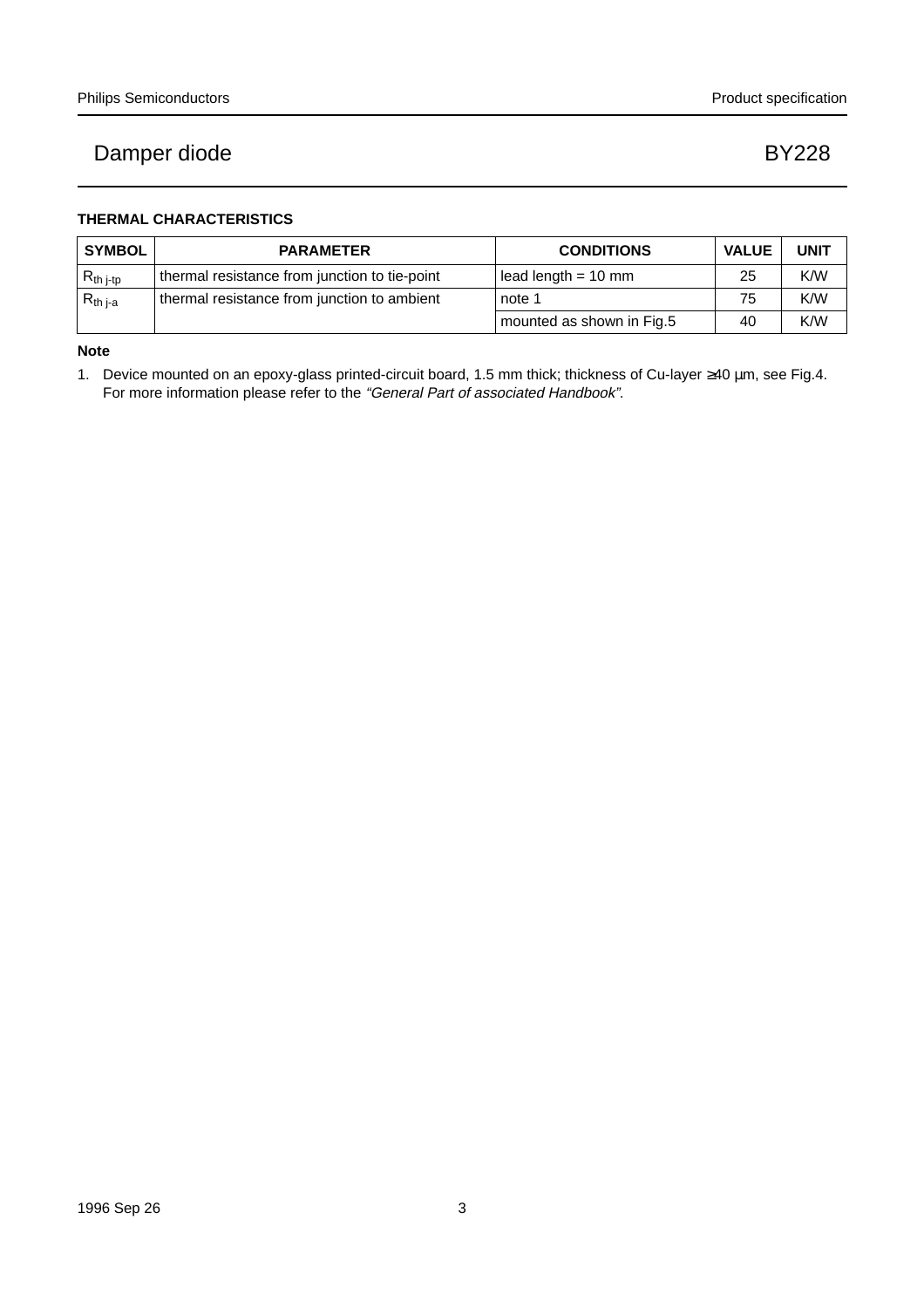### **GRAPHICAL DATA**

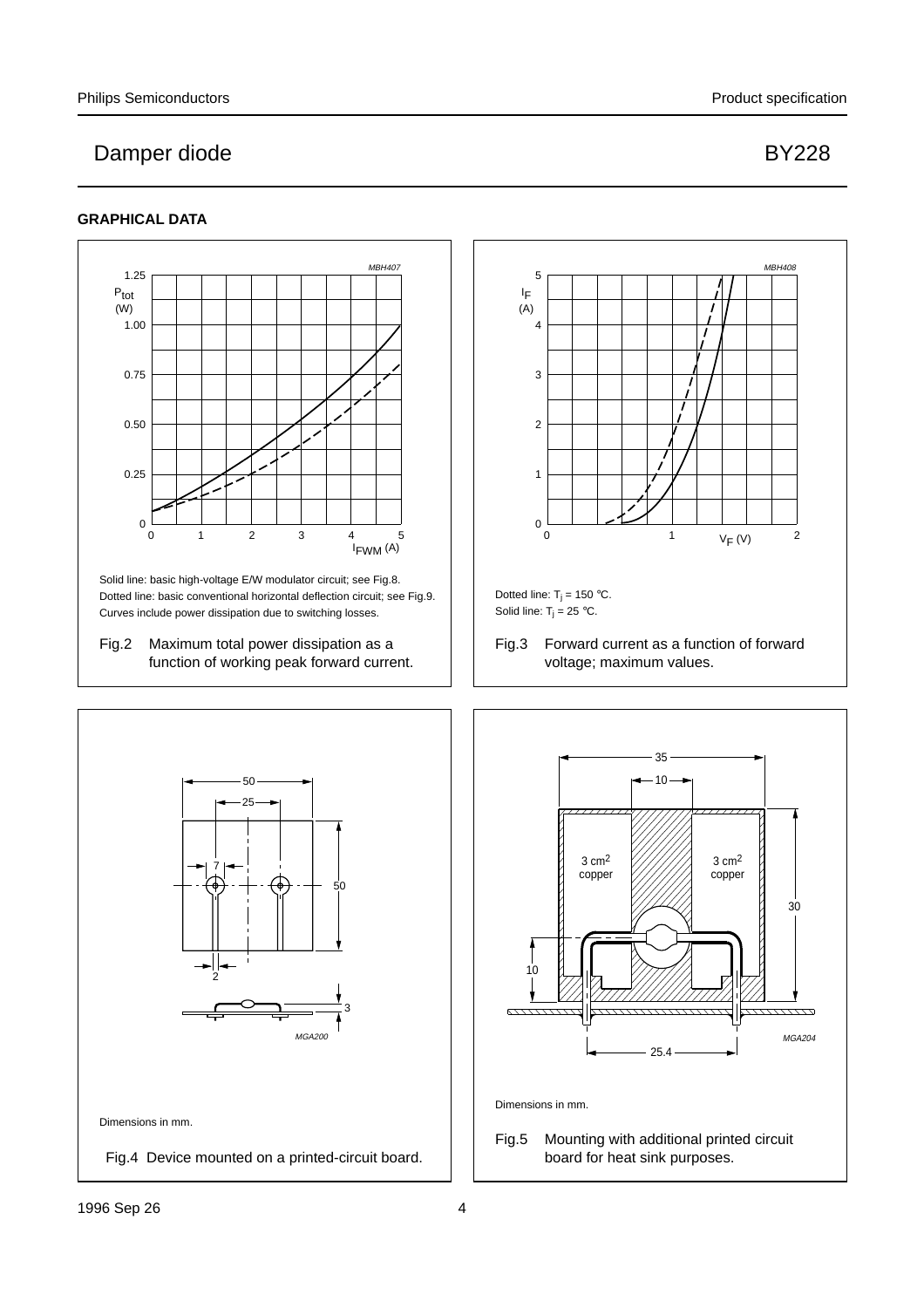## $\mathsf{I}_\mathsf{F}$ DUT (A)  $\uparrow$   $\uparrow$   $\uparrow$   $\uparrow$   $\uparrow$   $\uparrow$   $\uparrow$   $\uparrow$   $\uparrow$   $\uparrow$   $\uparrow$   $\uparrow$   $\uparrow$   $\uparrow$   $\uparrow$   $\uparrow$   $\uparrow$   $\uparrow$   $\uparrow$   $\uparrow$   $\uparrow$   $\uparrow$   $\uparrow$   $\uparrow$   $\uparrow$   $\uparrow$   $\uparrow$   $\uparrow$   $\uparrow$   $\uparrow$   $\uparrow$   $\uparrow$   $\uparrow$   $\uparrow$   $\uparrow$   $\uparrow$   $\uparrow$ 10 Ω 25 V $\bigcap$ 1 Ω  $50 \Omega$ 0 ו ר t 0.25  $\frac{1}{\sqrt{n}}$ 0.5 IR (A) MAM057 1.0 Input impedance oscilloscope: 1 M $\Omega$ , 22 pF; t<sub>r</sub>  $\leq$  7 ns. Source impedance: 50  $\Omega$ ; t<sub>r</sub> ≤ 15 ns. Fig.6 Test circuit and reverse recovery time waveform and definition.

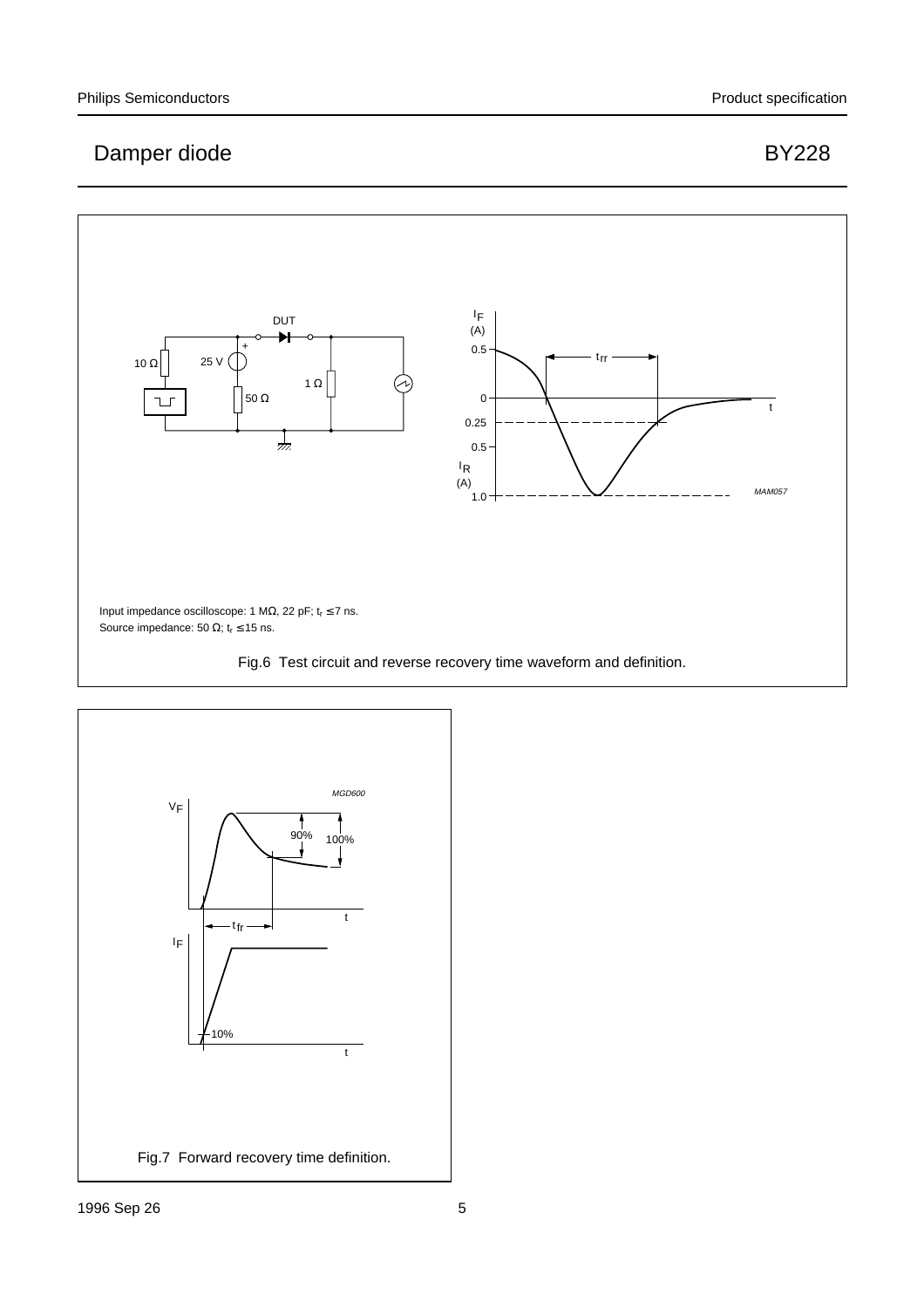### **APPLICATION INFORMATION**

For horizontal deflection circuits, two basic applications are shown in Figs 8 and 9.

The maximum allowable total power dissipation for the diode can be calculated from the thermal resistance  $R_{th\, j-a}$  and the difference between  $T_{j max}$  and  $T_{amb max}$  in the application. The maximum  $I_{FWM}$  can then be taken from Fig.2.

The basic application waveforms in Fig.10 relate to the circuit in Fig.8. In the circuit in Fig.9 the forward conduction time of the diode is shorter, allowing a higher  $I_{FWM}$  (see Fig.2).